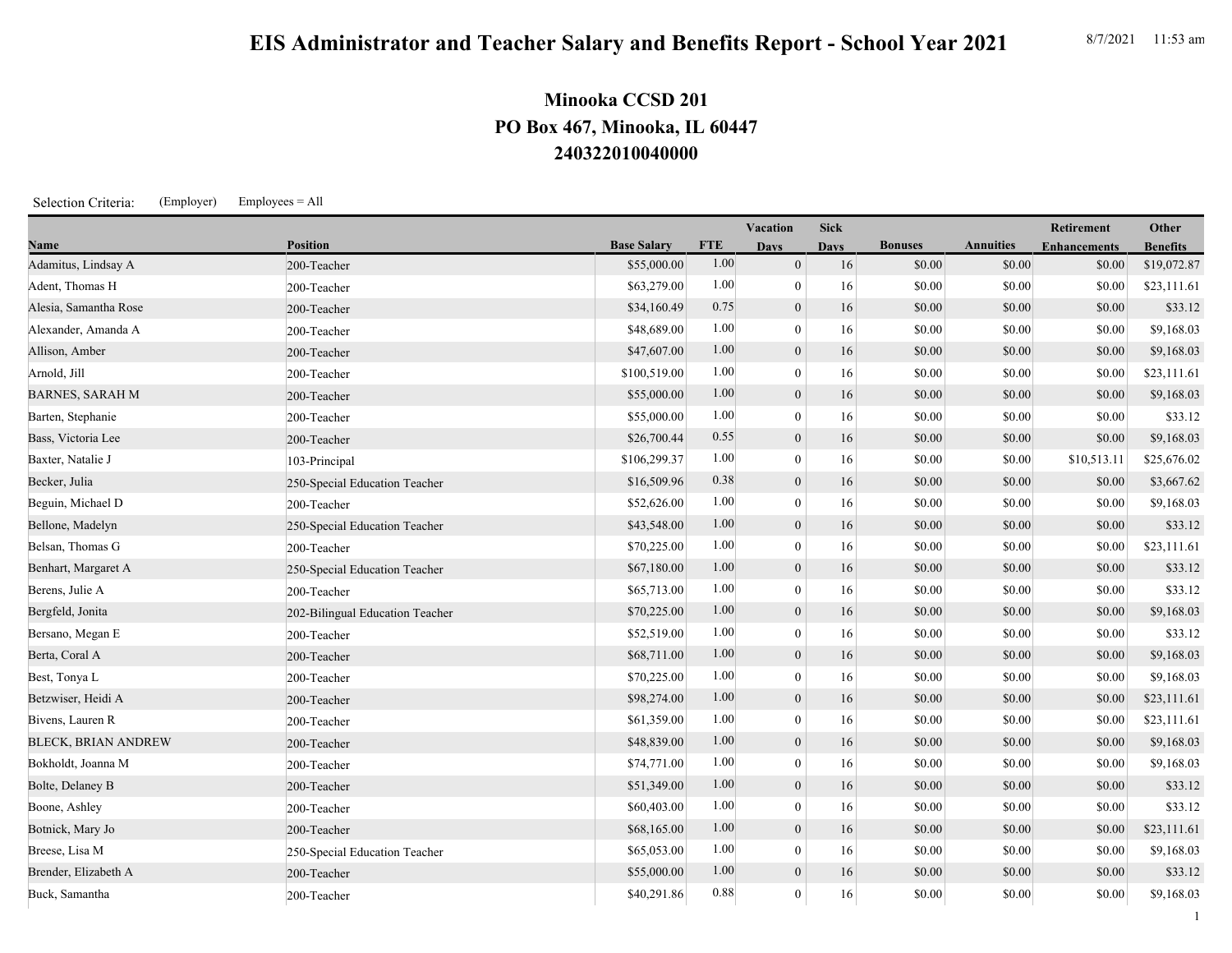|                             |                                          |                    | Vacation   |                  | <b>Sick</b> |                |                  | Retirement          | Other           |
|-----------------------------|------------------------------------------|--------------------|------------|------------------|-------------|----------------|------------------|---------------------|-----------------|
| Name                        | <b>Position</b>                          | <b>Base Salary</b> | <b>FTE</b> | <b>Days</b>      | <b>Days</b> | <b>Bonuses</b> | <b>Annuities</b> | <b>Enhancements</b> | <b>Benefits</b> |
| Butkovich, Kristina L       | 200-Teacher                              | \$63,279.00        | 1.00       | $\mathbf{0}$     | 16          | \$0.00         | \$0.00           | \$0.00              | \$33.12         |
| Cawthorne, Jennifer K       | 200-Teacher                              | \$55,000.00        | 1.00       | $\mathbf{0}$     | 16          | \$0.00         | \$0.00           | \$0.00              | \$9,168.03      |
| Cheshareck, Kathleen        | 103-Principal                            | \$125,809.49       | 1.00       | $\boldsymbol{0}$ | 16          | \$0.00         | \$0.00           | \$12,442.68         | \$25,676.02     |
| Christensen, Cheryl Valerie | 200-Teacher                              | \$60,168.00        | 1.00       | $\mathbf{0}$     | 16          | \$0.00         | \$0.00           | \$0.00              | \$9,168.03      |
| Chval, Gianna               | 250-Special Education Teacher            | \$43,548.00        | 1.00       | $\mathbf{0}$     | 16          | \$0.00         | \$0.00           | \$0.00              | \$33.12         |
| CONNON, MOLLY R             | 200-Teacher                              | \$48,839.00        | 1.00       | $\overline{0}$   | 16          | \$0.00         | \$0.00           | \$0.00              | \$9,168.03      |
| Corey, Michael P            | 200-Teacher                              | \$53,735.00        | 1.00       | $\mathbf{0}$     | 16          | \$0.00         | \$0.00           | \$0.00              | \$9,168.03      |
| Cotton, CHELSEA             | 200-Teacher                              | \$55,000.00        | 1.00       | $\mathbf{0}$     | 16          | \$0.00         | \$0.00           | \$0.00              | \$19,072.87     |
| Cousineau, Lisa L           | 200-Teacher                              | \$74,487.00        | 1.00       | $\boldsymbol{0}$ | 16          | \$0.00         | \$0.00           | \$0.00              | \$33.12         |
| Crowe, Jane                 | 200-Teacher                              | \$53,735.00        | 1.00       | $\mathbf{0}$     | 16          | \$0.00         | \$0.00           | \$0.00              | \$33.12         |
| <b>CUMMINS, MEGAN A</b>     | 200-Teacher                              | \$50,056.00        | 1.00       | $\boldsymbol{0}$ | 16          | \$0.00         | \$0.00           | \$0.00              | \$19,072.87     |
| Cunitz, Brooke              | 200-Teacher                              | \$45,548.00        | 1.00       | $\boldsymbol{0}$ | 16          | \$0.00         | \$0.00           | \$0.00              | \$9,168.03      |
| Davis, Corina G             | 200-Teacher                              | \$52,626.00        | 1.00       | $\mathbf{0}$     | 16          | \$0.00         | \$0.00           | \$0.00              | \$33.12         |
| Daw, Kristin D              | 200-Teacher                              | \$70,326.00        | 1.00       | $\mathbf{0}$     | 16          | \$0.00         | \$0.00           | \$0.00              | \$23,111.61     |
| Deaton, George M            | 200-Teacher                              | \$51,349.00        | 1.00       | $\boldsymbol{0}$ | 16          | \$0.00         | \$0.00           | \$0.00              | \$19,072.87     |
| Demro, Linda D              | 151-Assistant Special Education Director | \$70,000.00        | 1.00       | $\mathbf{0}$     | 16          | \$0.00         | \$0.00           | \$6,923.07          | \$33.12         |
| Devereux, Jennifer D        | 200-Teacher                              | \$79,814.00        | 1.00       | $\mathbf{0}$     | 16          | \$0.00         | \$0.00           | \$0.00              | \$23,111.61     |
| Diamond, Ariel E            | 200-Teacher                              | \$47,669.00        | 1.00       | $\mathbf{0}$     | 16          | \$0.00         | \$0.00           | \$0.00              | \$9,168.03      |
| DiLorenzo, Melinda D        | 250-Special Education Teacher            | \$75,793.00        | 1.00       | $\mathbf{0}$     | 16          | \$0.00         | \$0.00           | \$0.00              | \$33.12         |
| Doerr, Kristofer A          | 200-Teacher                              | \$66,095.00        | 1.00       | $\theta$         | 16          | \$0.00         | \$0.00           | \$0.00              | \$33.12         |
| DOWDLE, STEPHANIE M         | 200-Teacher                              | \$50,056.00        | 1.00       | $\boldsymbol{0}$ | 16          | \$0.00         | \$0.00           | \$0.00              | \$9,168.03      |
| Driver, Francesca M         | 200-Teacher                              | \$100,671.00       | 1.00       | $\mathbf{0}$     | 16          | \$0.00         | \$0.00           | \$0.00              | \$23,111.61     |
| Dutkus, Amanda M            | 200-Teacher                              | \$66,243.00        | 1.00       | $\mathbf{0}$     | 16          | \$0.00         | \$0.00           | \$0.00              | \$23,111.61     |
| Dyxin, Sarah M              | 200-Teacher                              | \$56,304.00        | 1.00       | $\mathbf{0}$     | 16          | \$0.00         | \$0.00           | \$0.00              | \$33.12         |
| Dzarnowski, Haley           | 200-Teacher                              | \$44,548.00        | 1.00       | $\mathbf{0}$     | 16          | \$0.00         | \$0.00           | \$0.00              | \$33.12         |
| Dzarnowski, Hannah          | 200-Teacher                              | \$43,548.00        | 1.00       | $\theta$         | 16          | \$0.00         | \$0.00           | \$0.00              | \$33.12         |
| DZIEDZINSKYJ, OLIVIA A      | 200-Teacher                              | \$53,145.00        | 0.99       | $\boldsymbol{0}$ | 16          | \$0.00         | \$0.00           | \$0.00              | \$7,512.24      |
| DZIUBAN, KRISTIN N          | 200-Teacher                              | \$51,349.00        | 1.00       | $\mathbf{0}$     | 16          | \$0.00         | \$0.00           | \$0.00              | \$9,168.03      |
| Encinas, Hayley             | 250-Special Education Teacher            | \$23,448.92        | 0.54       | $\mathbf{0}$     | 16          | \$0.00         | \$0.00           | \$0.00              | \$16.56         |
| Ewen, Daniel J              | 200-Teacher                              | \$77,914.00        | 1.00       | $\mathbf{0}$     | 16          | \$0.00         | \$0.00           | \$0.00              | \$9,168.03      |
| Feitknecht, Morgan          | 200-Teacher                              | \$43,548.00        | $1.00\,$   | $\boldsymbol{0}$ | 16          | \$0.00         | \$0.00           | \$0.00              | \$33.12         |
| Fiday, Anna                 | 200-Teacher                              | \$55,350.00        | 1.00       | $\theta$         | 16          | \$0.00         | \$0.00           | \$0.00              | \$9,168.03      |
| Fincher, Robin M            | 250-Special Education Teacher            | \$67,333.00        | 1.00       | $\mathbf{0}$     | 16          | \$0.00         | \$0.00           | \$0.00              | \$9,168.03      |
| Finkelstein, Jason Michael  | 104-Assistant Principal                  | \$95,220.37        | 1.00       | $\theta$         | 16          | \$0.00         | \$0.00           | \$9,417.39          | \$25,676.02     |
| Finkelstein, Nicole R       | 200-Teacher                              | \$67,333.00        | 1.00       | $\mathbf{0}$     | 16          | \$0.00         | \$0.00           | \$0.00              | \$33.12         |
| Frantz, Kelly               | 200-Teacher                              | \$45,548.00        | 1.00       | $\theta$         | 16          | \$0.00         | \$0.00           | \$0.00              | \$7,512.24      |
| Frolik, Deborah             | 200-Teacher                              | \$60,635.00        | 1.00       | $\boldsymbol{0}$ | 16          | \$0.00         | \$0.00           | \$0.00              | \$33.12         |
| Gall, Terisia               | 200-Teacher                              | \$73,331.00        | 1.00       | $\mathbf{0}$     | 16          | \$0.00         | \$0.00           | \$0.00              | \$9,168.03      |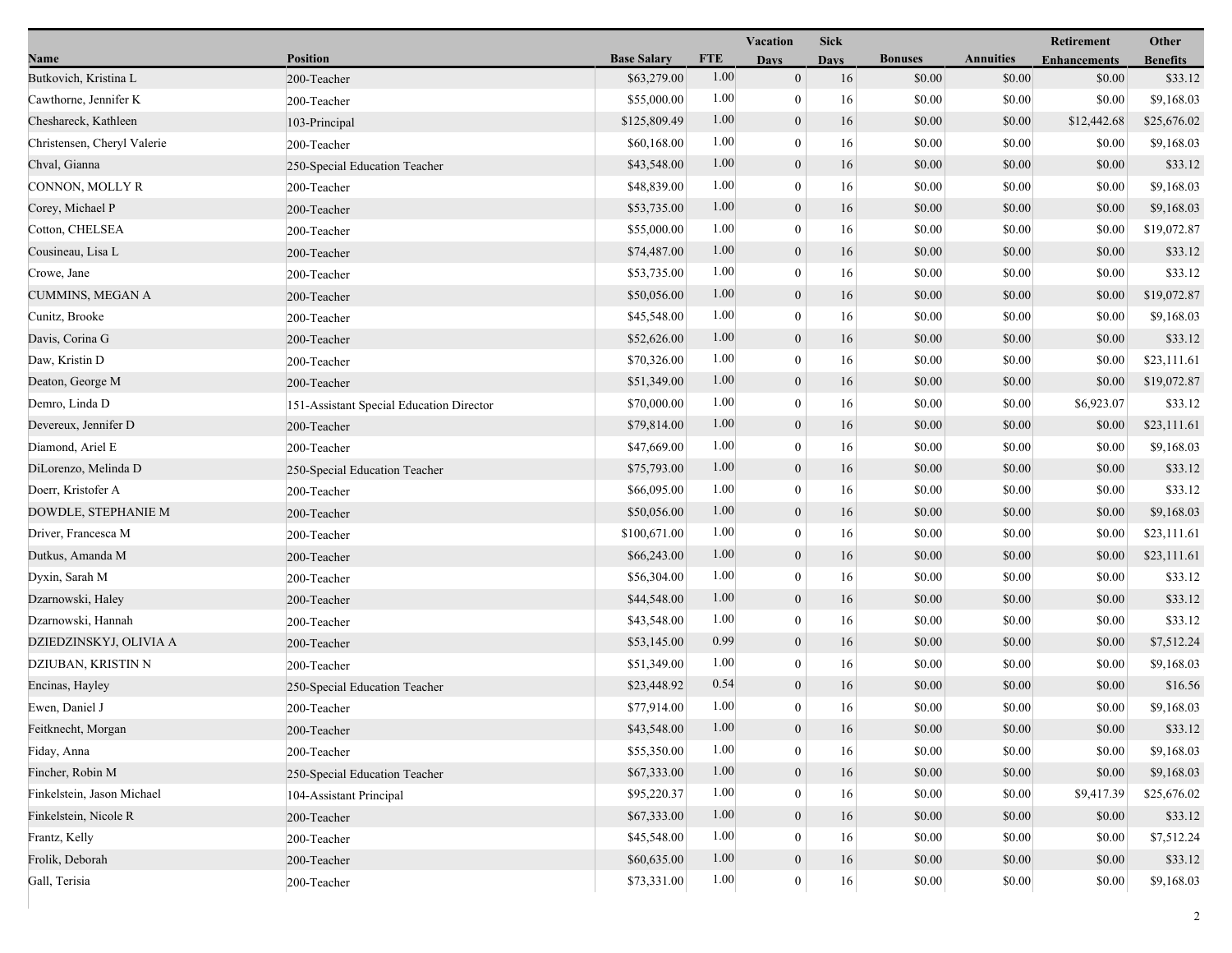|                            |                                                        |                    |            | <b>Vacation</b>  | <b>Sick</b> |                |                  | Retirement          | Other           |
|----------------------------|--------------------------------------------------------|--------------------|------------|------------------|-------------|----------------|------------------|---------------------|-----------------|
| Name                       | <b>Position</b>                                        | <b>Base Salary</b> | <b>FTE</b> | <b>Days</b>      | Davs        | <b>Bonuses</b> | <b>Annuities</b> | <b>Enhancements</b> | <b>Benefits</b> |
| Garapolo, Jennifer L       | 200-Teacher                                            | \$77,914.00        | 1.00       | $\mathbf{0}$     | 16          | \$0.00         | \$0.00           | \$0.00              | \$23,111.61     |
| <b>GENTZLER, WILLIAM J</b> | 124-Dean of Students Admin (admin<br>endorsement held) | \$70,000.00        | 1.00       | $\overline{0}$   | 16          | \$0.00         | \$0.00           | \$6,923.07          | \$26,156.02     |
| Gerding, Danelle           | 200-Teacher                                            | \$48,227.00        | 1.00       | $\boldsymbol{0}$ | 16          | \$0.00         | \$0.00           | \$0.00              | \$9,168.03      |
| Giganti, Janah             | 200-Teacher                                            | \$51,322.00        | 1.00       | $\mathbf{0}$     | 16          | \$0.00         | \$0.00           | \$0.00              | \$15,604.80     |
| <b>GLASER, JESSICA</b>     | 200-Teacher                                            | \$59,061.00        | 1.00       | $\mathbf{0}$     | 16          | \$0.00         | \$0.00           | \$0.00              | \$7,512.24      |
| Glavin, Kathryn            | 200-Teacher                                            | \$72,593.00        | 1.00       | $\mathbf{0}$     | 16          | \$0.00         | \$0.00           | \$0.00              | \$23,111.61     |
| Goolsby, Megan E           | 200-Teacher                                            | \$56,750.54        | 0.85       | $\overline{0}$   | 16          | \$0.00         | \$0.00           | \$0.00              | \$18,903.12     |
| Granados, Maria            | 200-Teacher                                            | \$56,127.00        | 1.00       | $\overline{0}$   | 16          | \$0.00         | \$0.00           | \$0.00              | \$9,168.03      |
| Grandon, Meghan M          | 200-Teacher                                            | \$65,053.00        | 1.00       | $\mathbf{0}$     | 16          | \$0.00         | \$0.00           | \$0.00              | \$19,072.87     |
| Green, Sara                | 200-Teacher                                            | \$44,548.00        | 1.00       | $\mathbf{0}$     | 16          | \$0.00         | \$0.00           | \$0.00              | \$9,168.03      |
| Greenberg, Lindsay N       | 200-Teacher                                            | \$71,586.00        | 1.00       | $\mathbf{0}$     | 16          | \$0.00         | \$0.00           | \$0.00              | \$19,072.87     |
| Greene, Robert A           | 200-Teacher                                            | \$76,237.00        | 1.00       | $\mathbf{0}$     | 16          | \$0.00         | \$0.00           | \$0.00              | \$23,111.61     |
| Greiff, Samantha R         | 200-Teacher                                            | \$55,350.00        | 1.00       | $\boldsymbol{0}$ | 16          | \$0.00         | \$0.00           | \$0.00              | \$19,072.87     |
| Gremillion, Ashley E       | 250-Special Education Teacher                          | \$63,914.00        | 1.00       | $\overline{0}$   | 16          | \$0.00         | \$0.00           | \$0.00              | \$19,072.87     |
| Grimmer, Wendy             | 200-Teacher                                            | \$77,731.00        | 1.00       | $\mathbf{0}$     | 16          | \$0.00         | \$0.00           | \$0.00              | \$9,168.03      |
| Gugliotta, Erin            | 200-Teacher                                            | \$53,735.00        | 1.00       | $\mathbf{0}$     | 16          | \$0.00         | \$0.00           | \$0.00              | \$9,168.03      |
| Gundersen, Lindsay A       | 200-Teacher                                            | \$60,635.00        | 1.00       | $\boldsymbol{0}$ | 16          | \$0.00         | \$0.00           | \$0.00              | \$33.12         |
| Gura, Jennie M             | 200-Teacher                                            | \$50,267.00        | 1.00       | $\mathbf{0}$     | 16          | \$0.00         | \$0.00           | \$0.00              | \$19,072.87     |
| Gurley, Melissa            | 250-Special Education Teacher                          | \$47,669.00        | 1.00       | $\boldsymbol{0}$ | 16          | \$0.00         | \$0.00           | \$0.00              | \$33.12         |
| Gustafson, Jennifer C      | 200-Teacher                                            | \$50,056.00        | 1.00       | $\overline{0}$   | 16          | \$0.00         | \$0.00           | \$0.00              | \$33.12         |
| Hacker, Nicole E           | 200-Teacher                                            | \$66,095.00        | 1.00       | $\mathbf{0}$     | 16          | \$0.00         | \$0.00           | \$0.00              | \$15,604.80     |
| Hamilton, Nichole D        | 250-Special Education Teacher                          | \$67,990.00        | 1.00       | $\mathbf{0}$     | 16          | \$0.00         | \$0.00           | \$0.00              | \$23,111.61     |
| Hanley, Michelle L         | 200-Teacher                                            | \$90,735.00        | 1.00       | $\mathbf{0}$     | 16          | \$0.00         | \$0.00           | \$0.00              | \$9,168.03      |
| Harbin, Jennifer           | 200-Teacher                                            | \$77,731.00        | 1.00       | $\bf{0}$         | 16          | \$0.00         | \$0.00           | \$0.00              | \$23,111.61     |
| Harig, Jacqueline C        | 104-Assistant Principal                                | \$78,000.00        | 1.00       | $\boldsymbol{0}$ | 16          | \$0.00         | \$0.00           | \$7,714.78          | \$25,676.02     |
| Harris, Lauren V           | 200-Teacher                                            | \$56,135.56        | 0.90       | $\overline{0}$   | 16          | \$0.00         | \$0.00           | \$0.00              | \$23,111.61     |
| Harris, Michelle D         | 200-Teacher                                            | \$85,962.00        | 1.00       | $\boldsymbol{0}$ | 16          | \$0.00         | \$0.00           | \$0.00              | \$23,111.61     |
| Hartanovich, Katlin E      | 200-Teacher                                            | \$52,519.00        | 1.00       | $\mathbf{0}$     | 16          | \$0.00         | \$0.00           | \$0.00              | \$9,168.03      |
| Hasler, Kyle J             | 200-Teacher                                            | \$91,159.00        | 1.00       | $\mathbf{0}$     | 16          | \$0.00         | \$0.00           | \$0.00              | \$23,111.61     |
| Haun, Brigid Clare         | 200-Teacher                                            | \$52,239.00        | 1.00       | $\bf{0}$         | 16          | \$0.00         | $\$0.00$         | \$0.00              | \$19,072.87     |
| Heap, Dustin D             | 200-Teacher                                            | \$61,900.00        | 1.00       | $\boldsymbol{0}$ | 16          | \$0.00         | \$0.00           | \$0.00              | \$7,512.24      |
| Heaser, Maymi S            | 200-Teacher                                            | \$77,914.00        | 1.00       | 0                | 16          | \$0.00         | \$0.00           | \$0.00              | \$23,111.61     |
| Heck, Matthew J            | 200-Teacher                                            | \$65,053.00        | 1.00       | $\mathbf{0}$     | 16          | \$0.00         | \$0.00           | \$0.00              | \$23,111.61     |
| Heng, Megan A              | 200-Teacher                                            | \$69,502.00        | 1.00       | $\mathbf{0}$     | 16          | \$0.00         | \$0.00           | \$0.00              | \$9,168.03      |
| Hinds, Karen M             | 200-Teacher                                            | \$95,817.00        | 1.00       | $\mathbf{0}$     | 16          | \$0.00         | \$0.00           | \$0.00              | \$23,111.61     |
| Hiser, Rodney D            | 103-Principal                                          | \$96,470.65        | 1.00       | $\bf{0}$         | 16          | \$0.00         | \$0.00           | \$9,541.04          | \$25,676.02     |
| Hoare, Madeleine           | 250-Special Education Teacher                          | \$22,013.27        | 0.51       | $\mathbf{0}$     | 16          | \$0.00         | \$0.00           | \$0.00              | \$16.56         |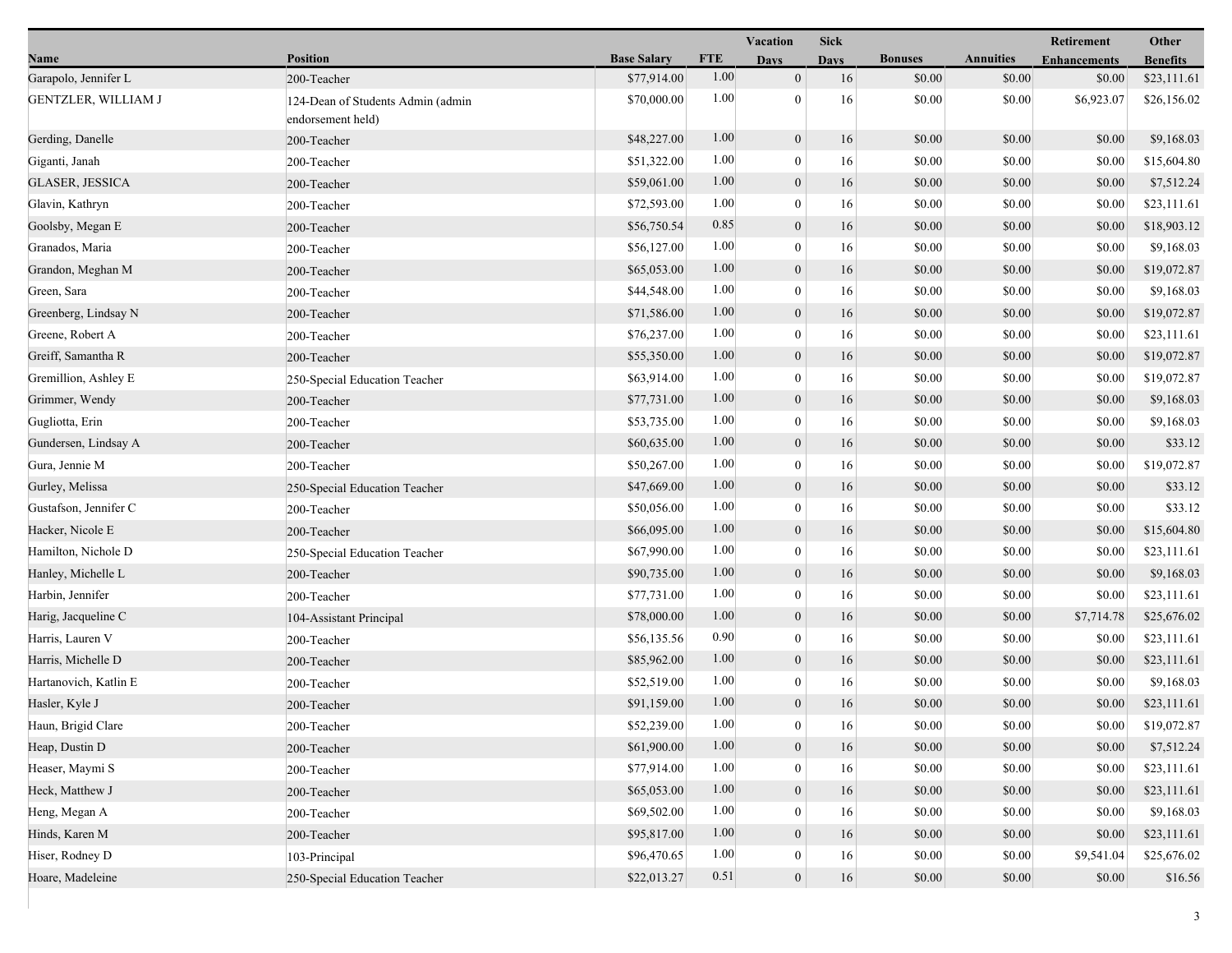|                        |                                 |                    |            | Vacation         | <b>Sick</b> |                |                  | Retirement          | Other           |
|------------------------|---------------------------------|--------------------|------------|------------------|-------------|----------------|------------------|---------------------|-----------------|
| Name                   | <b>Position</b>                 | <b>Base Salary</b> | <b>FTE</b> | <b>Days</b>      | <b>Days</b> | <b>Bonuses</b> | <b>Annuities</b> | <b>Enhancements</b> | <b>Benefits</b> |
| Hoessler, Jaclyn M     | 200-Teacher                     | \$55,350.00        | 1.00       | $\boldsymbol{0}$ | 16          | \$0.00         | \$0.00           | \$0.00              | \$25,676.02     |
| Holloway, Sarah D      | 200-Teacher                     | \$51,322.00        | 1.00       | $\mathbf{0}$     | 16          | \$0.00         | \$0.00           | \$0.00              | \$9,168.03      |
| Holstine, Kelli        | 200-Teacher                     | \$45,548.00        | 1.00       | $\overline{0}$   | 16          | \$0.00         | \$0.00           | \$0.00              | \$9,168.03      |
| Hone, Ambur N          | 200-Teacher                     | \$50,267.00        | 1.00       | $\mathbf{0}$     | 16          | \$0.00         | \$0.00           | \$0.00              | \$9,168.03      |
| Hood, Kristen          | 200-Teacher                     | \$44,548.00        | 1.00       | $\mathbf{0}$     | 16          | \$0.00         | \$0.00           | \$0.00              | \$33.12         |
| Hornig, Daniel         | 200-Teacher                     | \$44,548.00        | 1.00       | $\boldsymbol{0}$ | 16          | \$0.00         | \$0.00           | \$0.00              | \$9,168.03      |
| Horrigan, Nicole       | 200-Teacher                     | \$53,735.00        | 1.00       | $\overline{0}$   | 16          | \$0.00         | \$0.00           | \$0.00              | \$9,168.03      |
| <b>HRISTOV, BRENDA</b> | 202-Bilingual Education Teacher | \$53,024.00        | 1.00       | $\boldsymbol{0}$ | 16          | \$0.00         | \$0.00           | \$0.00              | \$19,072.87     |
| Huffman, Melissa R     | 200-Teacher                     | \$60,168.00        | 1.00       | $\mathbf{0}$     | 16          | \$0.00         | \$0.00           | \$0.00              | \$18,903.12     |
| Huffman, Steven P      | 200-Teacher                     | \$53,968.00        | 1.00       | $\mathbf{0}$     | 16          | \$0.00         | \$0.00           | \$0.00              | \$33.12         |
| Hurstik, Leann C       | 200-Teacher                     | \$57,847.01        | 0.93       | $\mathbf{0}$     | 16          | \$0.00         | \$0.00           | \$0.00              | \$19,072.87     |
| Hwang, Erin M          | 200-Teacher                     | \$67,333.00        | 1.00       | $\mathbf{0}$     | 16          | \$0.00         | \$0.00           | \$0.00              | \$23,111.61     |
| Igric, Sarah E         | 200-Teacher                     | \$56,304.00        | 1.00       | $\theta$         | 16          | \$0.00         | \$0.00           | \$0.00              | \$19,072.87     |
| Jakusz, Stefanie       | 200-Teacher                     | \$55,000.00        | 1.00       | $\boldsymbol{0}$ | 16          | \$0.00         | \$0.00           | \$0.00              | \$19,072.87     |
| Janky, Laura           | 200-Teacher                     | \$50,771.00        | 1.00       | $\mathbf{0}$     | 16          | \$0.00         | \$0.00           | \$0.00              | \$9,168.03      |
| Jewett, Meghan         | 250-Special Education Teacher   | \$38,460.01        | 0.83       | $\boldsymbol{0}$ | 16          | \$0.00         | \$0.00           | \$0.00              | \$19,072.87     |
| JOHNS, LAURYN D        | 250-Special Education Teacher   | \$52,519.00        | 1.00       | $\mathbf{0}$     | 16          | \$0.00         | \$0.00           | \$0.00              | \$33.12         |
| JONES, GINA K          | 200-Teacher                     | \$68,259.00        | 1.00       | $\mathbf{0}$     | 16          | \$0.00         | \$0.00           | \$0.00              | \$9,168.03      |
| Jurak, Kathleen Lynn   | 250-Special Education Teacher   | \$53,542.00        | 1.00       | $\overline{0}$   | 16          | \$0.00         | \$0.00           | \$0.00              | \$19,072.87     |
| Kabara, Ryan D         | 200-Teacher                     | \$56,304.00        | 1.00       | $\boldsymbol{0}$ | 16          | \$0.00         | \$0.00           | \$0.00              | \$15,604.80     |
| Kaminski, Ann M        | 200-Teacher                     | \$66,039.00        | 1.00       | $\boldsymbol{0}$ | 16          | \$0.00         | \$0.00           | \$0.00              | \$23,111.61     |
| Karr, Jennifer M       | 200-Teacher                     | \$67,180.00        | 1.00       | $\mathbf{0}$     | 16          | \$0.00         | \$0.00           | \$0.00              | \$23,111.61     |
| Kelly, Alison E        | 200-Teacher                     | \$48,680.31        | 0.97       | $\overline{0}$   | 16          | \$0.00         | \$0.00           | \$0.00              | \$33.12         |
| Kirk, Melissa          | 200-Teacher                     | \$74,487.00        | 1.00       | $\mathbf{0}$     | 16          | \$0.00         | \$0.00           | \$0.00              | \$23,111.61     |
| Klode, Rachel A        | 200-Teacher                     | \$59,061.00        | 1.00       | $\overline{0}$   | 16          | \$0.00         | \$0.00           | \$0.00              | \$33.12         |
| Klosowski, Holly M     | 200-Teacher                     | \$72,593.00        | 1.00       | $\boldsymbol{0}$ | 16          | \$0.00         | \$0.00           | \$0.00              | \$18,903.12     |
| Knezetic, Jessica      | 250-Special Education Teacher   | \$71,937.00        | 1.00       | $\boldsymbol{0}$ | 16          | \$0.00         | \$0.00           | \$0.00              | \$33.12         |
| Kocolowski, Kristin    | 200-Teacher                     | \$55,350.00        | 1.00       | $\boldsymbol{0}$ | 16          | \$0.00         | \$0.00           | \$0.00              | \$9,168.03      |
| Konfirst, Kristen A    | 200-Teacher                     | \$68,974.00        | 1.00       | $\mathbf{0}$     | 16          | \$0.00         | \$0.00           | \$0.00              | \$23,111.61     |
| Kos, Lisa C            | 200-Teacher                     | \$68,974.00        | 1.00       | $\mathbf{0}$     | 16          | \$0.00         | \$0.00           | \$0.00              | \$9,168.03      |
| Kosek, Patricia M      | 200-Teacher                     | \$82,409.00        | 1.00       | $\bf{0}$         | 16          | \$0.00         | \$0.00           | \$0.00              | \$9,168.03      |
| Kozbiel, Heather E     | 200-Teacher                     | \$73,331.00        | 1.00       | $\boldsymbol{0}$ | 16          | \$0.00         | \$0.00           | \$0.00              | \$23,111.61     |
| Krolczyk, Julie A      | 200-Teacher                     | \$58,620.00        | 1.00       | $\overline{0}$   | 16          | \$0.00         | \$0.00           | \$0.00              | \$33.12         |
| KROWN, KRYSTAL A       | 200-Teacher                     | \$52,519.00        | 1.00       | $\theta$         | 16          | \$0.00         | \$0.00           | \$0.00              | \$19,072.87     |
| Krzywanos, Karen J     | 200-Teacher                     | \$94,379.00        | 1.00       | $\overline{0}$   | 16          | \$0.00         | \$0.00           | \$0.00              | \$23,111.61     |
| Kurtyak, Lauren        | 250-Special Education Teacher   | \$50,771.00        | 1.00       | $\mathbf{0}$     | 16          | \$0.00         | \$0.00           | \$0.00              | \$19,072.87     |
| LaFranco, Jaclyn A     | 200-Teacher                     | \$66,095.00        | 1.00       | $\overline{0}$   | 16          | \$0.00         | \$0.00           | \$0.00              | \$23,111.61     |
| Lamb, Heather E        | 200-Teacher                     | \$67,391.00        | 1.00       | $\mathbf{0}$     | 16          | \$0.00         | \$0.00           | \$0.00              | \$9,168.03      |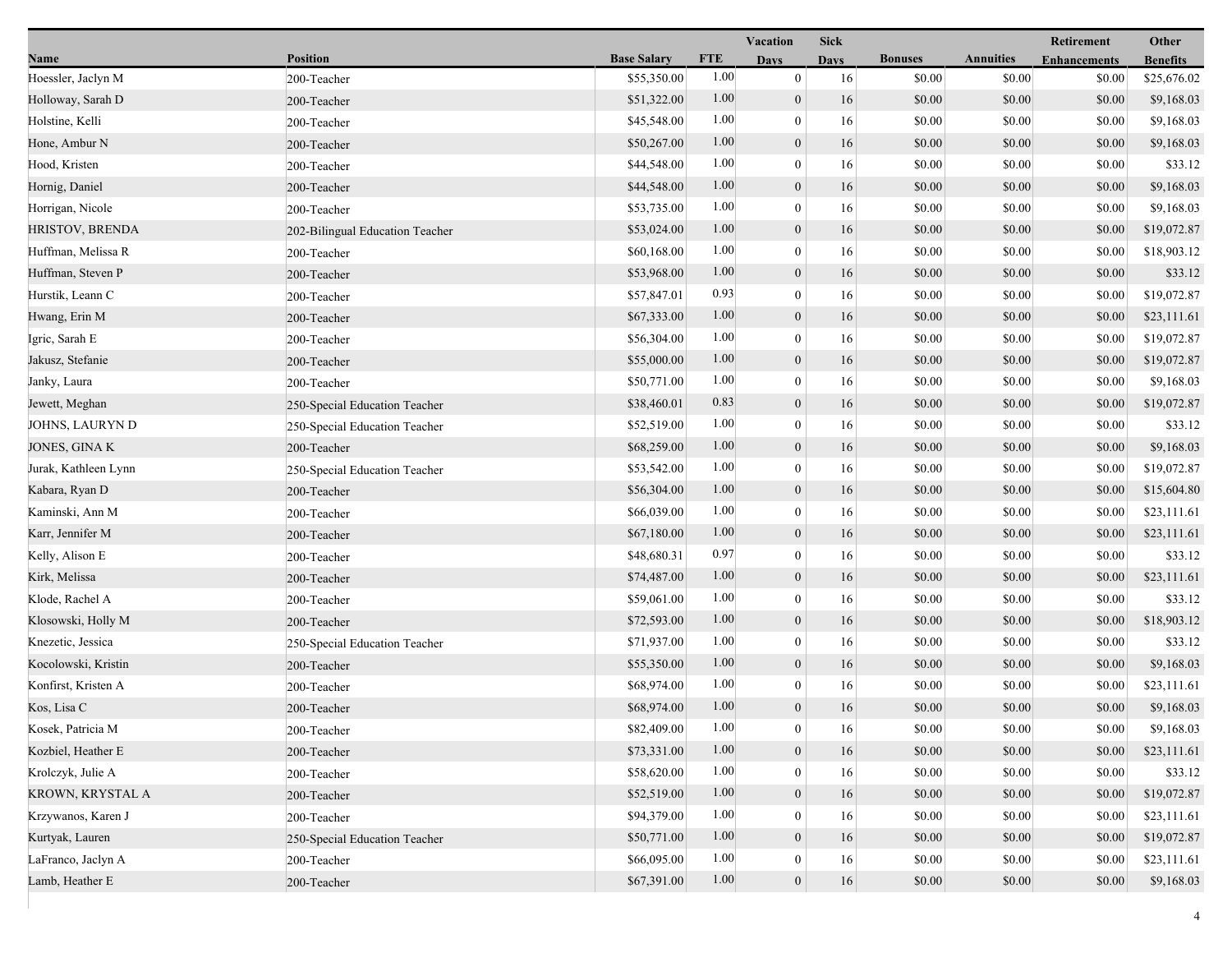|                        |                                          |                    | Vacation   |                  |             |                | Retirement       | Other               |                 |
|------------------------|------------------------------------------|--------------------|------------|------------------|-------------|----------------|------------------|---------------------|-----------------|
| Name                   | <b>Position</b>                          | <b>Base Salary</b> | <b>FTE</b> | <b>Days</b>      | <b>Days</b> | <b>Bonuses</b> | <b>Annuities</b> | <b>Enhancements</b> | <b>Benefits</b> |
| Lanahan, Michael P     | 200-Teacher                              | \$73,204.00        | 1.00       | $\mathbf{0}$     | 16          | \$0.00         | \$0.00           | \$0.00              | \$23,111.61     |
| Lanier, Braxton        | 200-Teacher                              | \$46,588.00        | 1.00       | $\boldsymbol{0}$ | 16          | \$0.00         | \$0.00           | \$0.00              | \$9,168.03      |
| Lanz, Emily            | 250-Special Education Teacher            | \$45,548.00        | 1.00       | $\boldsymbol{0}$ | 16          | \$0.00         | \$0.00           | \$0.00              | \$7,512.24      |
| Lara, Lisa V           | 200-Teacher                              | \$69,196.00        | 1.00       | $\boldsymbol{0}$ | 16          | \$0.00         | \$0.00           | \$0.00              | \$19,072.87     |
| Larson, Amy J          | 200-Teacher                              | \$87,456.00        | 1.00       | $\mathbf{0}$     | 16          | \$0.00         | \$0.00           | \$0.00              | \$9,168.03      |
| Larson, Leah A         | 200-Teacher                              | \$53,542.00        | 1.00       | $\boldsymbol{0}$ | 16          | \$0.00         | \$0.00           | \$0.00              | \$9,168.03      |
| Lauth, Nicole          | 200-Teacher                              | \$29,858.88        | 0.63       | $\mathbf{0}$     | 16          | \$0.00         | \$0.00           | \$0.00              | \$15.56         |
| Leal, Patricia J       | 200-Teacher                              | \$62,296.00        | 1.00       | $\mathbf{0}$     | 16          | \$0.00         | \$0.00           | \$0.00              | \$9,168.03      |
| Legerski, Kristy       | 250-Special Education Teacher            | \$57,757.00        | 1.00       | $\boldsymbol{0}$ | 16          | \$0.00         | \$0.00           | \$0.00              | \$9,168.03      |
| Lincoln, Christopher T | 250-Special Education Teacher            | \$57,646.00        | 1.00       | $\boldsymbol{0}$ | 16          | \$0.00         | \$0.00           | \$0.00              | \$7,512.24      |
| Lind, Mary Beth        | 200-Teacher                              | \$76,237.00        | 1.00       | $\bf{0}$         | 16          | \$0.00         | \$0.00           | \$0.00              | \$23,111.61     |
| Lindsey, Jennifer L    | 250-Special Education Teacher            | \$88,730.00        | 1.00       | $\overline{0}$   | 16          | \$0.00         | \$0.00           | \$0.00              | \$23,111.61     |
| LOPEZ, JENNAMARIE LYNN | 202-Bilingual Education Teacher          | \$56,492.00        | 1.00       | $\mathbf{0}$     | 16          | \$0.00         | \$0.00           | \$0.00              | \$15,604.80     |
| Lopez, Kristianna T    | 200-Teacher                              | \$53,735.00        | 1.00       | $\mathbf{0}$     | 16          | \$0.00         | \$0.00           | \$0.00              | \$19,072.87     |
| Lown, Cara A           | 200-Teacher                              | \$69,196.00        | 1.00       | $\boldsymbol{0}$ | 16          | \$0.00         | \$0.00           | \$0.00              | \$15,604.80     |
| Lugo, Karly            | 200-Teacher                              | \$52,519.00        | 1.00       | $\boldsymbol{0}$ | 16          | \$0.00         | \$0.00           | \$0.00              | \$19,072.87     |
| Lundeen, Sarah B       | 200-Teacher                              | \$55,350.00        | 1.00       | $\bf{0}$         | 16          | \$0.00         | \$0.00           | \$0.00              | \$33.12         |
| Lustik, Darren         | 200-Teacher                              | \$76,237.00        | 1.00       | $\boldsymbol{0}$ | 16          | \$0.00         | \$0.00           | \$0.00              | \$25,676.02     |
| Lustik, Jill L         | 151-Assistant Special Education Director | \$92,000.00        | 1.00       | $\mathbf{0}$     | 16          | \$0.00         | \$0.00           | \$9,098.89          | \$33.12         |
| MacGirvin, Anna C      | 250-Special Education Teacher            | \$51,322.00        | 1.00       | $\mathbf{0}$     | 16          | \$0.00         | \$0.00           | \$0.00              | \$9,168.03      |
| Malone, TAYLOR L       | 200-Teacher                              | \$51,241.45        | 0.85       | $\mathbf{0}$     | 16          | \$0.00         | \$0.00           | \$0.00              | \$33.12         |
| Manno, Ciara R         | 103-Principal                            | \$88,697.43        | 1.00       | $\boldsymbol{0}$ | 16          | \$0.00         | \$0.00           | \$8,772.27          | \$25,676.02     |
| Marchi, Caroline       | 200-Teacher                              | \$43,548.00        | 1.00       | $\bf{0}$         | 16          | \$0.00         | \$0.00           | \$0.00              | \$33.12         |
| Mason, Elizabeth       | 200-Teacher                              | \$67,068.00        | 1.00       | $\boldsymbol{0}$ | 16          | \$0.00         | \$0.00           | \$0.00              | \$19,072.87     |
| Massey, Sarah B        | 103-Principal                            | \$111,704.43       | 1.00       | $\mathbf{0}$     | 16          | \$0.00         | \$0.00           | \$11,047.68         | \$25,676.02     |
| McClellan, Dawn M      | 200-Teacher                              | \$59,028.00        | 1.00       | $\mathbf{0}$     | 16          | \$0.00         | \$0.00           | \$0.00              | \$33.12         |
| McCormick, Erin        | 200-Teacher                              | \$56,304.00        | 1.00       | $\boldsymbol{0}$ | 16          | \$0.00         | \$0.00           | \$0.00              | \$33.12         |
| McDonald, Donna        | 200-Teacher                              | \$98,950.00        | 1.00       | $\boldsymbol{0}$ | 16          | \$0.00         | \$0.00           | \$0.00              | \$18,903.12     |
| McGrath, Christy L     | 200-Teacher                              | \$75,641.00        | 1.00       | $\bf{0}$         | 16          | \$0.00         | \$0.00           | \$0.00              | \$23,111.61     |
| McKerrow, Adrianne M   | 104-Assistant Principal                  | \$89,000.00        | 1.00       | $\overline{0}$   | 16          | \$0.00         | \$0.00           | \$8,802.19          | \$25,676.02     |
| MCMILLIN, KATHRYN L    | 200-Teacher                              | \$57,646.00        | $1.00\,$   | $\theta$         | 16          | \$0.00         | \$0.00           | \$0.00              | \$19,072.87     |
| Meade, Heather         | 200-Teacher                              | \$68,259.00        | 1.00       | $\boldsymbol{0}$ | 16          | \$0.00         | \$0.00           | \$0.00              | \$33.12         |
| Meents, Justin M       | 200-Teacher                              | \$60,258.00        | 1.00       | $\bf{0}$         | 16          | \$0.00         | \$0.00           | \$0.00              | \$23,111.61     |
| Meidinger, Elizabeth   | 200-Teacher                              | \$43,548.00        | 1.00       | $\mathbf{0}$     | 16          | \$0.00         | \$0.00           | \$0.00              | \$33.12         |
| Mikos, Lauren M        | 200-Teacher                              | \$62,296.00        | 1.00       | $\theta$         | 16          | \$0.00         | \$0.00           | \$0.00              | \$23,111.61     |
| Miller, Susan E        | 200-Teacher                              | \$96,767.00        | 1.00       | $\mathbf{0}$     | 16          | \$0.00         | \$0.00           | \$0.00              | \$33.12         |
| Miller, Teresa R       | 103-Principal                            | \$95,219.59        | 1.00       | 0                | 16          | \$0.00         | \$0.00           | \$9,417.31          | \$25,676.02     |
| Mizeur, Susan K        | 200-Teacher                              | \$71,707.00        | 1.00       | $\boldsymbol{0}$ | 16          | \$0.00         | \$0.00           | \$0.00              | \$9,168.03      |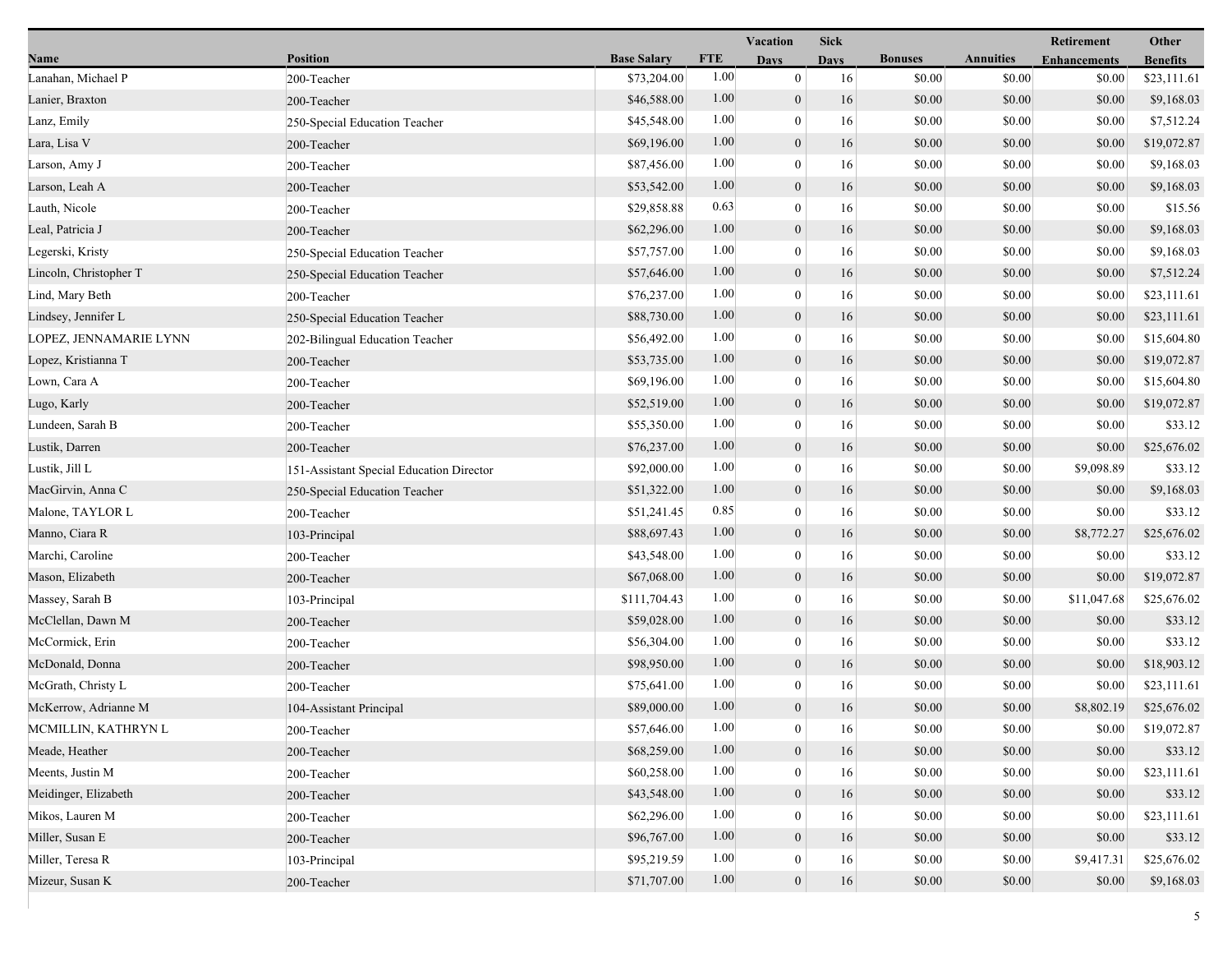|                      |                                 |                    | Vacation   |                  | <b>Sick</b> |                |                  | Retirement          | Other           |
|----------------------|---------------------------------|--------------------|------------|------------------|-------------|----------------|------------------|---------------------|-----------------|
| Name                 | <b>Position</b>                 | <b>Base Salary</b> | <b>FTE</b> | <b>Days</b>      | <b>Days</b> | <b>Bonuses</b> | <b>Annuities</b> | <b>Enhancements</b> | <b>Benefits</b> |
| Moisan, Kimberly A   | 200-Teacher                     | \$62,719.00        | 1.00       | $\mathbf{0}$     | 16          | \$0.00         | \$0.00           | \$0.00              | \$23,111.61     |
| Monn, Kristopher     | 100-District Superintendent     | \$192,141.00       | 1.00       | 25               | 16          | \$0.00         | \$3,605.00       | \$19,002.94         | \$26,156.02     |
| Monroe, Sarah A      | 104-Assistant Principal         | \$78,000.00        | 1.00       | $\boldsymbol{0}$ | 16          | \$0.00         | \$0.00           | \$7,714.28          | \$25,676.02     |
| Morris, Angela C     | 250-Special Education Teacher   | \$60,403.00        | 1.00       | $\boldsymbol{0}$ | 16          | \$0.00         | \$0.00           | \$0.00              | \$19,072.87     |
| Mueller, Erica M     | 200-Teacher                     | \$46,588.00        | 1.00       | $\mathbf{0}$     | 16          | \$0.00         | \$0.00           | \$0.00              | \$9,168.03      |
| Munsie, Dominique    | 200-Teacher                     | \$27,649.46        | 0.54       | $\boldsymbol{0}$ | 16          | \$0.00         | \$0.00           | \$0.00              | \$15.56         |
| Murray, David        | 200-Teacher                     | \$69,196.00        | 1.00       | $\mathbf{0}$     | 16          | \$0.00         | \$0.00           | \$0.00              | \$23,111.61     |
| Nahorski, Jennifer A | 200-Teacher                     | \$76,394.00        | 1.00       | $\mathbf{0}$     | 16          | \$0.00         | \$0.00           | \$0.00              | \$23,111.61     |
| Neisler, Thomas B    | 200-Teacher                     | \$59,438.00        | 1.00       | $\boldsymbol{0}$ | 16          | \$0.00         | \$0.00           | \$0.00              | \$18,903.12     |
| Nolan, Erin L        | 200-Teacher                     | \$55,401.65        | 0.85       | $\boldsymbol{0}$ | 16          | \$0.00         | \$0.00           | \$0.00              | \$18,903.12     |
| Nystedt, Wendy       | 200-Teacher                     | \$86,968.00        | 1.00       | $\bf{0}$         | 16          | \$0.00         | \$0.00           | \$0.00              | \$23,111.61     |
| Oboyle, Alyssa       | 250-Special Education Teacher   | \$44,548.00        | 1.00       | $\overline{0}$   | 16          | \$0.00         | \$0.00           | \$0.00              | \$33.12         |
| Ochoa, Elijah        | 200-Teacher                     | \$45,548.00        | 1.00       | $\mathbf{0}$     | 16          | \$0.00         | \$0.00           | \$0.00              | \$9,168.03      |
| Olsen, Kaitlynn      | 200-Teacher                     | \$44,548.00        | 1.00       | $\mathbf{0}$     | 16          | \$0.00         | \$0.00           | \$0.00              | \$9,168.03      |
| Opiola, Brad V       | 200-Teacher                     | \$75,671.00        | 1.00       | $\mathbf{0}$     | 16          | \$0.00         | \$0.00           | \$0.00              | \$23,111.61     |
| Palesh, Deana        | 250-Special Education Teacher   | \$75,644.00        | 1.00       | $\mathbf{0}$     | 16          | \$0.00         | \$0.00           | \$0.00              | \$23,111.61     |
| Palumbo, Stephanie   | 200-Teacher                     | \$46,588.00        | 1.00       | $\bf{0}$         | 16          | \$0.00         | \$0.00           | \$0.00              | \$7,512.24      |
| Parga, Mari          | 202-Bilingual Education Teacher | \$58,620.00        | 1.00       | $\boldsymbol{0}$ | 16          | \$0.00         | \$0.00           | \$0.00              | \$19,072.87     |
| Payne, Anne          | 200-Teacher                     | \$43,548.00        | 1.00       | $\mathbf{0}$     | 16          | \$0.00         | \$0.00           | \$0.00              | \$33.12         |
| Pekol, Jeana Rose    | 103-Principal                   | \$113,073.70       | 1.00       | $\mathbf{0}$     | 16          | \$0.00         | \$0.00           | \$11,183.10         | \$25,676.02     |
| Petrakis, Angela N   | 200-Teacher                     | \$59,028.00        | 1.00       | $\mathbf{0}$     | 16          | \$0.00         | \$0.00           | \$0.00              | \$33.12         |
| Petrick, Laura       | 200-Teacher                     | \$74,771.00        | 1.00       | $\mathbf{0}$     | 16          | \$0.00         | \$0.00           | \$0.00              | \$23,111.61     |
| Pierre, Andrea M     | 200-Teacher                     | \$60,258.00        | 1.00       | $\bf{0}$         | 16          | \$0.00         | \$0.00           | \$0.00              | \$23,111.61     |
| Pizzo, Sharon        | 200-Teacher                     | \$71,707.00        | 1.00       | $\boldsymbol{0}$ | 16          | \$0.00         | \$0.00           | \$0.00              | \$18,903.12     |
| Popp, Amy            | 250-Special Education Teacher   | \$61,785.00        | 1.00       | $\mathbf{0}$     | 16          | \$0.00         | \$0.00           | \$0.00              | \$33.12         |
| Pranaitis, Stephanie | 200-Teacher                     | \$53,735.00        | 1.00       | $\mathbf{0}$     | 16          | \$0.00         | \$0.00           | \$0.00              | \$7,512.24      |
| Prasun, Melissa A    | 200-Teacher                     | \$65,053.00        | 1.00       | $\boldsymbol{0}$ | 16          | \$0.00         | \$0.00           | \$0.00              | \$33.12         |
| Pucci, Gianna        | 200-Teacher                     | \$43,548.00        | 1.00       | $\boldsymbol{0}$ | 16          | \$0.00         | \$0.00           | \$0.00              | \$33.12         |
| Pucek, Ruth I        | 200-Teacher                     | \$59,028.00        | 1.00       | $\bf{0}$         | 16          | \$0.00         | \$0.00           | \$0.00              | \$9,168.03      |
| Pyde, Elizabeth L    | 200-Teacher                     | \$52,239.00        | 1.00       | $\overline{0}$   | 16          | \$0.00         | \$0.00           | \$0.00              | \$9,168.03      |
| Pyzek, Tamera J      | 200-Teacher                     | \$74,771.00        | $1.00\,$   | $\theta$         | 16          | \$0.00         | \$0.00           | \$0.00              | \$9,168.03      |
| Raczykowski, Lynne M | 200-Teacher                     | \$96,310.00        | 1.00       | $\overline{0}$   | 16          | \$0.00         | \$0.00           | \$0.00              | \$19,072.87     |
| Rasmusson, Anne M    | 202-Bilingual Education Teacher | \$66,095.00        | 1.00       | $\theta$         | 16          | \$0.00         | \$0.00           | \$0.00              | \$19,072.87     |
| Reade, Nicole        | 250-Special Education Teacher   | \$53,735.00        | 1.00       | $\mathbf{0}$     | 16          | \$0.00         | \$0.00           | \$0.00              | \$33.12         |
| Reid, Kelli          | 200-Teacher                     | \$47,353.46        | 0.93       | $\theta$         | 16          | \$0.00         | \$0.00           | \$0.00              | \$15,604.80     |
| RESNER, LISA M       | 200-Teacher                     | \$52,519.00        | 1.00       | $\mathbf{0}$     | 16          | \$0.00         | \$0.00           | \$0.00              | \$33.12         |
| Retzke, Krystal A    | 200-Teacher                     | \$69,196.00        | 1.00       | 0                | 16          | \$0.00         | \$0.00           | \$0.00              | \$33.12         |
| Reynolds, Cori       | 200-Teacher                     | \$44,548.00        | 1.00       | $\boldsymbol{0}$ | 16          | \$0.00         | \$0.00           | \$0.00              | \$33.12         |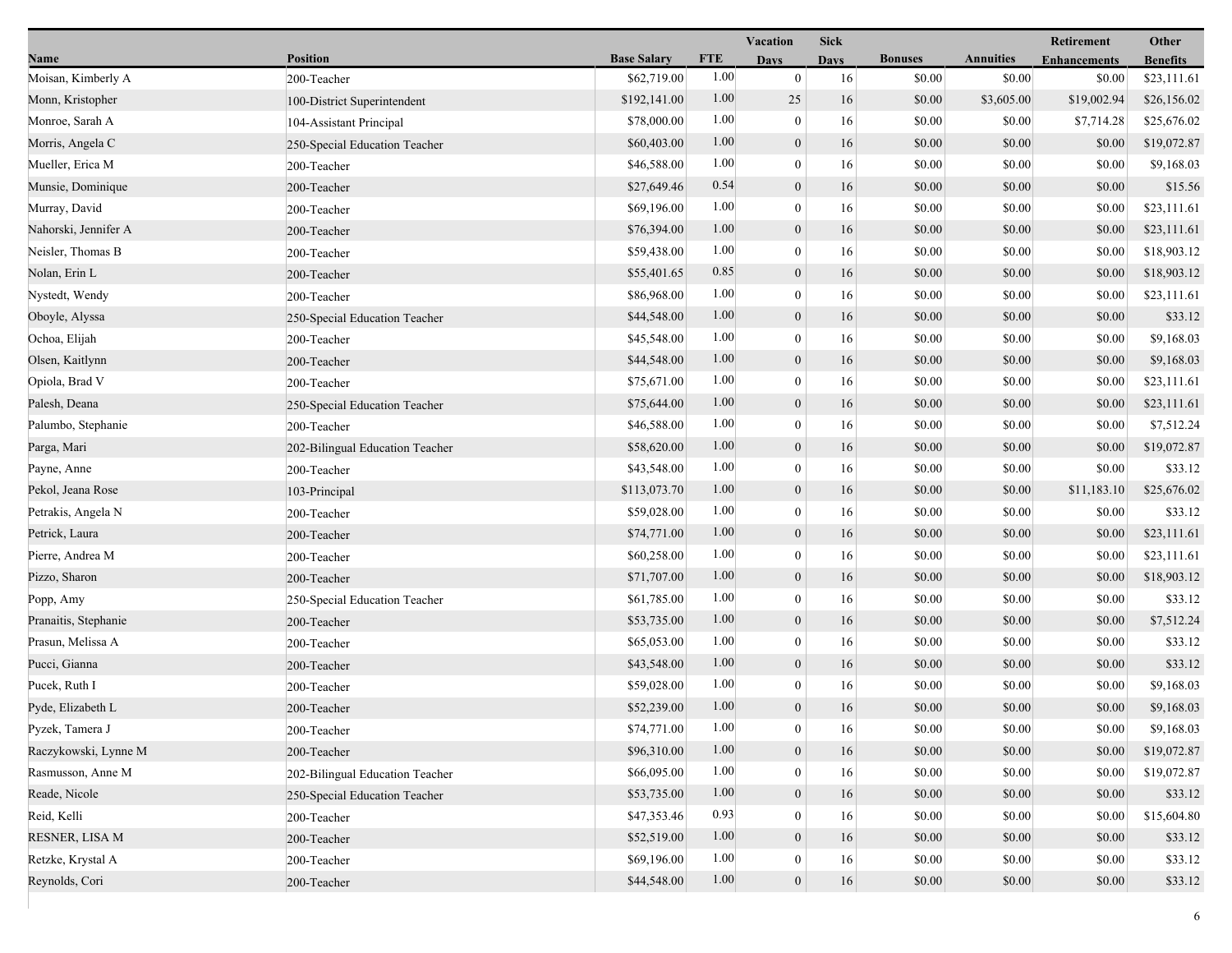|                        |                                                 |                    | <b>Vacation</b> |                  | <b>Sick</b> |                |                  | Retirement          | Other           |
|------------------------|-------------------------------------------------|--------------------|-----------------|------------------|-------------|----------------|------------------|---------------------|-----------------|
| Name                   | <b>Position</b>                                 | <b>Base Salary</b> | <b>FTE</b>      | <b>Days</b>      | <b>Days</b> | <b>Bonuses</b> | <b>Annuities</b> | <b>Enhancements</b> | <b>Benefits</b> |
| Robinson, Mary         | 114-Chief School Business Official              | \$107,534.51       | 1.00            | 20               | 16          | \$0.00         | \$0.00           | \$10,635.27         | \$21,479.76     |
| Roe, Traci L           | 200-Teacher                                     | \$76,394.00        | 1.00            | $\mathbf{0}$     | 16          | \$0.00         | \$0.00           | \$0.00              | \$23,111.61     |
| Rogers, Stephanie      | 200-Teacher                                     | \$50,056.00        | 1.00            | $\mathbf{0}$     | 16          | \$0.00         | \$0.00           | \$0.00              | \$19,072.87     |
| Routson, Stephanie     | 200-Teacher                                     | \$43,548.00        | 1.00            | $\mathbf{0}$     | 16          | \$0.00         | \$0.00           | \$0.00              | \$33.12         |
| Rudnicky, Dana L       | 200-Teacher                                     | \$70,210.00        | 1.00            | $\boldsymbol{0}$ | 16          | \$0.00         | \$0.00           | \$0.00              | \$9,168.03      |
| Rueb, Shannon M        | 200-Teacher                                     | \$43,548.00        | 1.00            | $\mathbf{0}$     | 16          | \$0.00         | \$0.00           | \$0.00              | \$9,168.03      |
| Ruggeri, Jeanine A     | 104-Assistant Principal                         | \$78,000.00        | 1.00            | $\Omega$         | 16          | \$0.00         | \$0.00           | \$7,714.28          | \$25,676.02     |
| Ruglio, Robert A       | 200-Teacher                                     | \$67,068.00        | 1.00            | $\boldsymbol{0}$ | 16          | \$0.00         | \$0.00           | \$0.00              | \$23,111.61     |
| Ruland, Joshua         | 101-Assistant/Associate District Superintendent | \$149,898.66       | 1.00            | 20               | 16          | \$0.00         | \$0.00           | \$14,825.13         | \$25,676.02     |
| Rushing, Lisa E        | 200-Teacher                                     | \$82,947.00        | 1.00            | $\mathbf{0}$     | 16          | \$0.00         | \$0.00           | \$0.00              | \$23,111.61     |
| Sabella, Susan         | 200-Teacher                                     | \$66,095.00        | 1.00            | $\mathbf{0}$     | 16          | \$0.00         | \$0.00           | \$0.00              | \$23,111.61     |
| Saelens, Britnee       | 200-Teacher                                     | \$45,548.00        | 1.00            | $\mathbf{0}$     | 16          | \$0.00         | \$0.00           | \$0.00              | \$33.12         |
| Salazar, Jacob M       | 200-Teacher                                     | \$55,000.00        | 1.00            | $\mathbf{0}$     | 16          | \$0.00         | \$0.00           | \$0.00              | \$9,168.03      |
| Sanchez, Allysen M     | 250-Special Education Teacher                   | \$58,379.40        | 0.99            | $\mathbf{0}$     | 16          | \$0.00         | \$0.00           | \$0.00              | \$7,512.24      |
| Sandal, Paige          | 200-Teacher                                     | \$52,519.00        | 1.00            | $\overline{0}$   | 16          | \$0.00         | \$0.00           | \$0.00              | \$7,512.24      |
| Sanders, Stephanie     | 200-Teacher                                     | \$52,717.05        | 0.85            | $\mathbf{0}$     | 16          | \$0.00         | \$0.00           | \$0.00              | \$19,072.87     |
| Scalise, Alexander     | 200-Teacher                                     | \$49,227.00        | 1.00            | $\theta$         | 16          | \$0.00         | \$0.00           | \$0.00              | \$19,072.87     |
| Schild, Cory M         | 200-Teacher                                     | \$52,626.00        | 1.00            | $\overline{0}$   | 16          | \$0.00         | \$0.00           | \$0.00              | \$9,168.03      |
| Schild, Monica         | 200-Teacher                                     | \$52,519.00        | 1.00            | $\mathbf{0}$     | 16          | \$0.00         | \$0.00           | \$0.00              | \$9,168.03      |
| Schiman, Erin E        | 200-Teacher                                     | \$47,420.60        | 0.90            | $\overline{0}$   | 16          | \$0.00         | \$0.00           | \$0.00              | \$15,604.80     |
| Schluntz, Michele L    | 200-Teacher                                     | \$70,017.26        | 1.00            | $\overline{0}$   | 16          | \$0.00         | \$0.00           | \$0.00              | \$9,168.03      |
| Schmitt, Janice J      | 250-Special Education Teacher                   | \$79,814.00        | 1.00            | $\mathbf{0}$     | 16          | \$0.00         | \$0.00           | \$0.00              | \$18,903.12     |
| Schramm, Michael P     | 200-Teacher                                     | \$64,450.00        | 1.00            | $\theta$         | 16          | \$0.00         | \$0.00           | \$0.00              | \$33.12         |
| Schwark, Melissa D     | 200-Teacher                                     | \$65,053.00        | 1.00            | $\overline{0}$   | 16          | \$0.00         | \$0.00           | \$0.00              | \$9,168.03      |
| Seaton, John T         | 200-Teacher                                     | \$63,279.00        | 1.00            | $\mathbf{0}$     | 16          | \$0.00         | \$0.00           | \$0.00              | \$33.12         |
| Selvey, Abigail        | 200-Teacher                                     | \$47,669.00        | 1.00            | $\boldsymbol{0}$ | 16          | \$0.00         | \$0.00           | \$0.00              | \$7,512.24      |
| Shainberg, Victoria L  | 200-Teacher                                     | \$60,168.00        | 1.00            | $\overline{0}$   | 16          | \$0.00         | \$0.00           | \$0.00              | \$23,111.61     |
| Shanholtzer, Rachel A  | 250-Special Education Teacher                   | \$48,839.00        | 1.00            | $\mathbf{0}$     | 16          | \$0.00         | \$0.00           | \$0.00              | \$9,168.03      |
| Shields, Terri L       | 250-Special Education Teacher                   | \$57,680.00        | 1.00            | $\theta$         | 16          | \$0.00         | \$0.00           | \$0.00              | \$19,072.87     |
| Short, Lisa M          | 200-Teacher                                     | \$61,785.00        | 1.00            | $\overline{0}$   | 16          | \$0.00         | \$0.00           | \$0.00              | \$7,512.24      |
| Siembab, Brooke        | 200-Teacher                                     | \$79,814.00        | 1.00            | $\bf{0}$         | 16          | \$0.00         | \$0.00           | \$0.00              | \$9,168.03      |
| Siracusa, Michael A    | 200-Teacher                                     | \$68,974.00        | 1.00            | $\mathbf{0}$     | 16          | \$0.00         | \$0.00           | \$0.00              | \$23,111.61     |
| Sitterly, Brooke       | 250-Special Education Teacher                   | \$47,162.51        | 0.97            | $\mathbf{0}$     | 16          | \$0.00         | \$0.00           | \$0.00              | \$33.12         |
| Skowronski, Karla      | 200-Teacher                                     | \$71,196.00        | 1.00            | $\mathbf{0}$     | 16          | \$0.00         | \$0.00           | \$0.00              | \$23,111.61     |
| Smania, Desirae        | 200-Teacher                                     | \$50,056.00        | 1.00            | $\Omega$         | 16          | \$0.00         | \$0.00           | \$0.00              | \$33.12         |
| Smith, Kaitlin Riordan | 200-Teacher                                     | \$55,000.00        | 1.00            | $\mathbf{0}$     | 16          | \$0.00         | \$0.00           | \$0.00              | \$19,072.87     |
| Smith, Peggy           | 200-Teacher                                     | \$73,204.00        | 1.00            | $\boldsymbol{0}$ | 16          | \$0.00         | \$0.00           | \$0.00              | \$23,111.61     |
| Smith, Sara D          | 202-Bilingual Education Teacher                 | \$60,168.00        | 1.00            | $\boldsymbol{0}$ | 16          | \$0.00         | \$0.00           | \$0.00              | \$23,111.61     |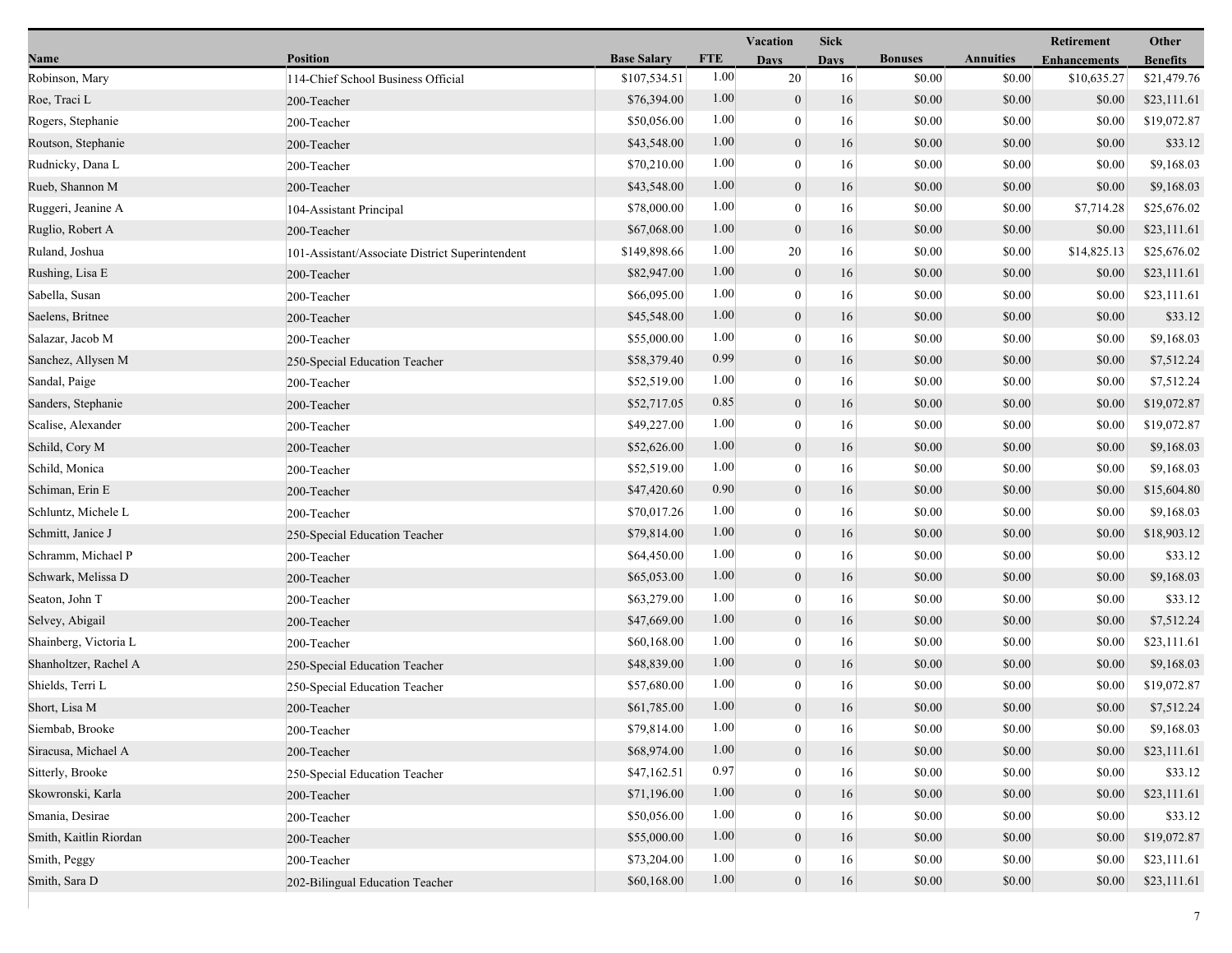|                        |                                |                    |            | Vacation         |             |                |                  | Retirement          | Other           |
|------------------------|--------------------------------|--------------------|------------|------------------|-------------|----------------|------------------|---------------------|-----------------|
| Name                   | <b>Position</b>                | <b>Base Salary</b> | <b>FTE</b> | <b>Days</b>      | <b>Days</b> | <b>Bonuses</b> | <b>Annuities</b> | <b>Enhancements</b> | <b>Benefits</b> |
| Smith, Sarah R         | 250-Special Education Teacher  | \$78,945.00        | 1.00       | $\mathbf{0}$     | 16          | \$0.00         | \$0.00           | \$0.00              | \$23,111.61     |
| Snow, Kyla             | 250-Special Education Teacher  | \$43,548.00        | 1.00       | $\mathbf{0}$     | 16          | \$0.00         | \$0.00           | \$0.00              | \$33.12         |
| Sowa, Lauren A         | 200-Teacher                    | \$61,785.00        | 1.00       | $\bf{0}$         | 16          | \$0.00         | \$0.00           | \$0.00              | \$15,604.80     |
| Sowinski, Kelly        | 200-Teacher                    | \$70,225.00        | 1.00       | $\overline{0}$   | 16          | \$0.00         | \$0.00           | \$0.00              | \$23,111.61     |
| Staab, Tiffany M       | 152-Special Education Director | \$113,301.00       | 1.00       | 20               | 16          | \$0.00         | \$0.00           | \$11,205.58         | \$25,676.02     |
| Stabile, Nancy         | 200-Teacher                    | \$70,225.00        | 1.00       | $\mathbf{0}$     | 16          | \$0.00         | \$0.00           | \$0.00              | \$33.12         |
| Stanish, Lauren M      | 200-Teacher                    | \$24,406.02        | 0.56       | $\mathbf{0}$     | 16          | \$0.00         | \$0.00           | \$0.00              | \$12,911.64     |
| Stimac, Anita          | 200-Teacher                    | \$55,000.00        | 1.00       | $\overline{0}$   | 16          | \$0.00         | \$0.00           | \$0.00              | \$9,168.03      |
| Stoll, Marsha L        | 200-Teacher                    | \$73,204.00        | 1.00       | $\bf{0}$         | 16          | \$0.00         | \$0.00           | \$0.00              | \$23,111.61     |
| Strein, Kathryn N      | 200-Teacher                    | \$66,095.00        | 1.00       | $\overline{0}$   | 16          | \$0.00         | \$0.00           | \$0.00              | \$19,072.87     |
| Swanson, Melissa M     | 200-Teacher                    | \$67,391.00        | 1.00       | $\bf{0}$         | 16          | \$0.00         | \$0.00           | \$0.00              | \$19,072.87     |
| Sylvester, Robert M    | 200-Teacher                    | \$31,936.62        | 0.46       | $\mathbf{0}$     | 16          | \$0.00         | \$0.00           | \$0.00              | \$15.56         |
| Szum, Kristi           | 200-Teacher                    | \$31,575.94        | 1.00       | $\mathbf{0}$     | 16          | \$0.00         | \$0.00           | \$0.00              | \$33.12         |
| Tadey, Catherine A     | 200-Teacher                    | \$67,333.00        | 1.00       | $\overline{0}$   | 16          | \$0.00         | \$0.00           | \$0.00              | \$9,168.03      |
| Tallman, Melissa A     | 200-Teacher                    | \$62,296.00        | 1.00       | $\mathbf{0}$     | 16          | \$0.00         | \$0.00           | \$0.00              | \$23,111.61     |
| Throw, Katherine L     | 200-Teacher                    | \$55,276.00        | 1.00       | $\overline{0}$   | 16          | \$0.00         | \$0.00           | \$0.00              | \$19,072.87     |
| Thuot, Stephanie M     | 200-Teacher                    | \$56,147.20        | 0.92       | $\bf{0}$         | 16          | \$0.00         | \$0.00           | \$0.00              | \$19,072.87     |
| Tonelli, Jennifer Anne | 200-Teacher                    | \$60,168.00        | 1.00       | $\overline{0}$   | 16          | \$0.00         | \$0.00           | \$0.00              | \$33.12         |
| TONELLI, MICHAEL       | 200-Teacher                    | \$48,839.00        | 1.00       | $\mathbf{0}$     | 16          | \$0.00         | \$0.00           | \$0.00              | \$33.12         |
| Totaro, Monica Ruiz    | 104-Assistant Principal        | \$78,000.00        | 1.00       | $\overline{0}$   | 16          | \$0.00         | \$0.00           | \$7,714.28          | \$25,676.02     |
| Townsend, Kimberly     | 200-Teacher                    | \$61,359.00        | 1.00       | $\boldsymbol{0}$ | 16          | \$0.00         | \$0.00           | \$0.00              | \$23,111.61     |
| Tribuzzi, Haley        | 200-Teacher                    | \$43,548.00        | 1.00       | $\mathbf{0}$     | 16          | \$0.00         | \$0.00           | \$0.00              | \$33.12         |
| UNDERHILL, THERESA J   | 104-Assistant Principal        | \$72,000.00        | 1.00       | $\boldsymbol{0}$ | 16          | \$0.00         | \$0.00           | \$7,120.87          | \$25,676.02     |
| Valaitis, Jamee        | 200-Teacher                    | \$49,374.50        | 0.92       | $\mathbf{0}$     | 16          | \$0.00         | \$0.00           | \$0.00              | \$19,072.87     |
| Valladolid, Crystal    | 200-Teacher                    | \$66,039.00        | 1.00       | $\overline{0}$   | 16          | \$0.00         | \$0.00           | \$0.00              | \$23,111.61     |
| VanAsdlen, Melissa     | 200-Teacher                    | \$38,642.40        | 0.85       | $\mathbf{0}$     | 16          | \$0.00         | \$0.00           | \$0.00              | \$19,072.87     |
| Vandergrift, Jennifer  | 200-Teacher                    | \$59,028.00        | 1.00       | $\boldsymbol{0}$ | 16          | \$0.00         | \$0.00           | \$0.00              | \$9,168.03      |
| Vertin, Tara S         | 200-Teacher                    | \$68,974.00        | 1.00       | $\mathbf{0}$     | 16          | \$0.00         | \$0.00           | \$0.00              | \$9,168.03      |
| Walsh, Tammy A         | 200-Teacher                    | \$82,259.00        | 1.00       | $\boldsymbol{0}$ | 16          | \$0.00         | \$0.00           | \$0.00              | \$23,111.61     |
| Walzer, Brenda         | 200-Teacher                    | \$56,492.00        | 1.00       | $\overline{0}$   | 16          | \$0.00         | \$0.00           | \$0.00              | \$9,168.03      |
| Webb, Ashley J         | 200-Teacher                    | \$55,000.00        | 1.00       | $\bf{0}$         | 16          | \$0.00         | \$0.00           | \$0.00              | \$9,168.03      |
| Weeks, Sara            | 104-Assistant Principal        | \$72,000.00        | 1.00       | $\boldsymbol{0}$ | 16          | \$0.00         | \$0.00           | \$7,120.87          | \$25,676.02     |
| Weimer, Karyn L        | 200-Teacher                    | \$51,322.00        | 1.00       | $\overline{0}$   | 16          | \$0.00         | \$0.00           | \$0.00              | \$9,168.03      |
| White, Sarah N         | 200-Teacher                    | \$68,259.00        | 1.00       | $\mathbf{0}$     | 16          | \$0.00         | \$0.00           | \$0.00              | \$9,168.03      |
| Williams, Brittany E   | 200-Teacher                    | \$51,349.00        | 1.00       | $\overline{0}$   | 16          | \$0.00         | \$0.00           | \$0.00              | \$33.12         |
| Williams, Terri L      | 200-Teacher                    | \$55,000.00        | 1.00       | $\mathbf{0}$     | 16          | \$0.00         | \$0.00           | \$0.00              | \$33.12         |
| Wines, Beverly A       | 200-Teacher                    | \$61,078.00        | 1.00       | 0                | 16          | \$0.00         | \$0.00           | \$0.00              | \$23,111.61     |
| Winter, Jacklyn        | 200-Teacher                    | \$45,548.00        | 1.00       | 0                | $16\,$      | \$0.00         | \$0.00           | \$0.00              | \$7,512.24      |